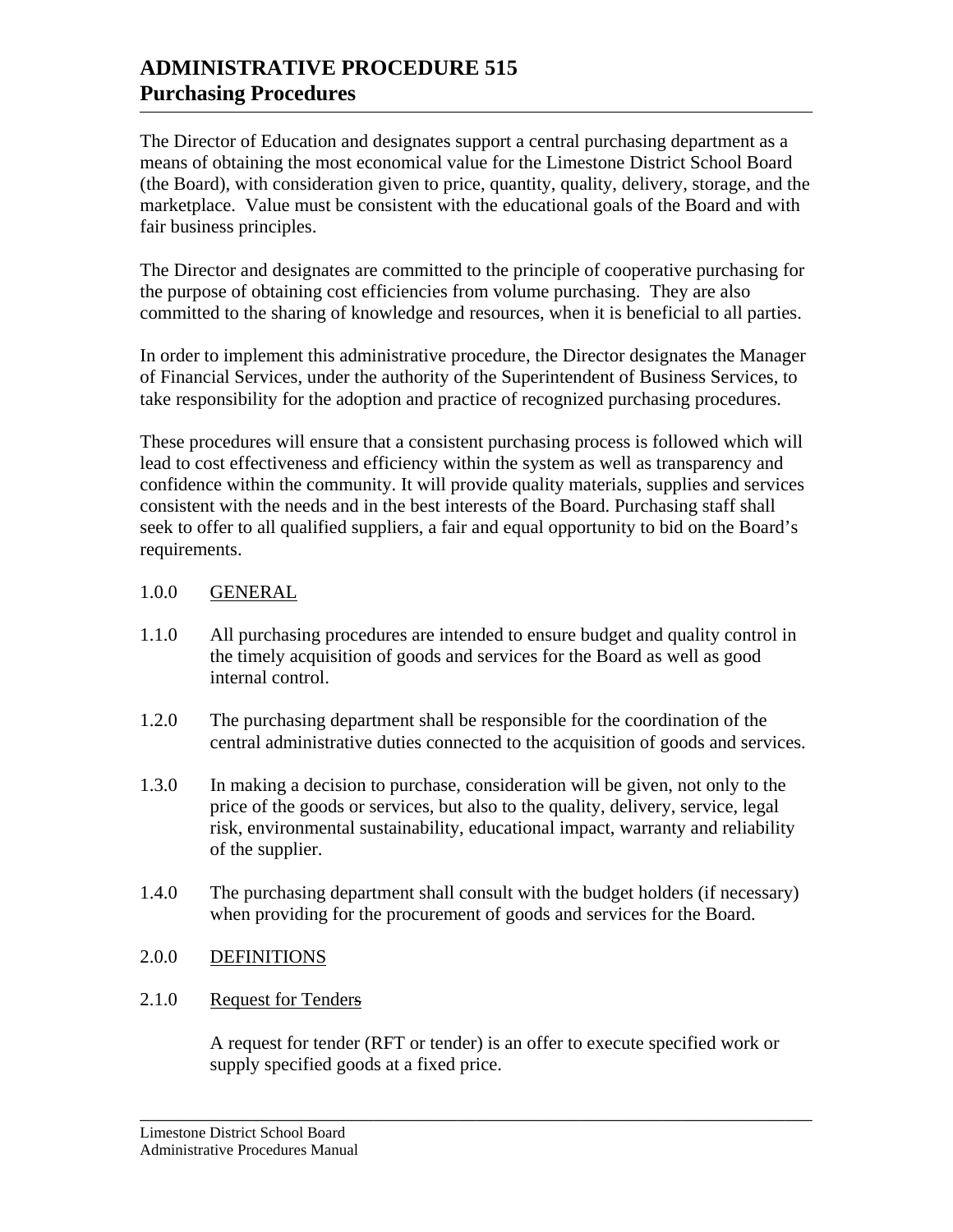# 2.2.0 Request for Proposal

A request for proposal (RFP) is a written document, issued by purchasing and business services, requesting pricing and a proposed method of accomplishing the objective for an item or service for which definitive specifications cannot be clearly defined and only the desired end result can be specified.

# 2.3.0 Request for Information

 The purpose of the Request for Information (RFI) is to gather general supplier/contractor or product/service information or as an opportunity to gain information on supplier/contractor capabilities and qualifications. An RFI may be used when researching a contemplated procurement and where the characteristics of the ideal solution would have not yet been determined (e.g. products and/or services never competitively bid before, new technology or building capital solutions, or uncertainty as to market conditions). A response to a RFI cannot be used to pre-qualify a potential supplier/contractor and must not influence their chances of being the successful proponent on any subsequent opportunity. It is the first stage in a two-stage solicitation and is normally followed by either a Request for Tender or a Request for Proposal.

# 2.4.0 Purchase Order

A purchase order represents a binding agreement with a supplier to provide goods and / or services in accordance with the terms and conditions of the purchase order.

# 2.5.0 Pre-Qualification of Suppliers

The purpose of the pre-qualification process is to gather information on supplier/contractor capabilities and qualifications, with the intention of creating a list of pre-qualified suppliers/contractors. This mechanism may be used either to identify qualified candidates in advance of expected future competitions or to narrow the field for an immediate need. It is the first stage in a two-stage solicitation and is followed by a Request for Tender or a Request for Proposal, whereby only pre-qualified suppliers/contractors will be invited to respond to the actual competition.

# 2.6.0 Standing Order

This is a contract with a supplier reached through an appropriate competitive process to provide specific goods and / or services at a fixed price with defined terms and conditions for a specific period of time.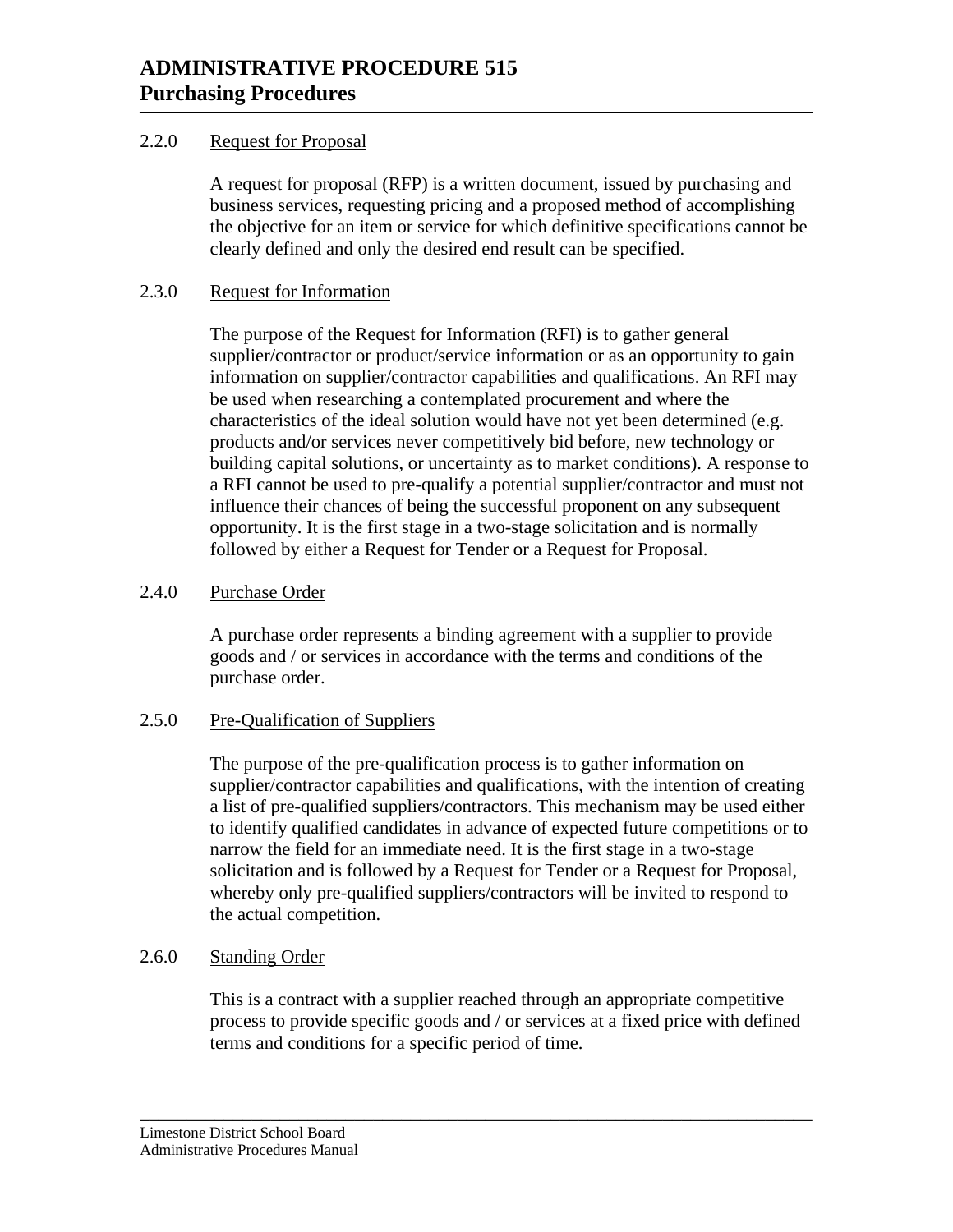# 3.0.0 PURCHASING METHODS

3.1.0

| Dollar Limits                    | Purchasing Methods (see Appendix A)                                                                         |
|----------------------------------|-------------------------------------------------------------------------------------------------------------|
| Purchases up to \$5,000.00       | Verbal quotations or catalogue prices;                                                                      |
| From \$5,000.00 to \$25,000.00   | Written quotations on prescribed supplier letterhead;                                                       |
| From \$25,000.00 to \$100,000.00 | Formal quotations from suppliers on approved list using the<br>Board's standard Request for Quotation Form; |
| Over \$100,000.00                | Advertised RFTs and RFPs.                                                                                   |

# 3.1.1 Verbal Quotations

 Purchases with a value of less than \$5,000.00 may be made without formal bids. The purchasing department may obtain competitive quotations by fax, electronic means, or telephone.

# 3.1.2 Written and Formal Quotations

 Purchases over \$5,000.00 but less than \$25,000.00 will be made by way of written quotation on the supplier's prescribed letterhead. Purchases over \$25,000.00 but less than \$100,000.00 will be made by formal quotation using the Board's standard Request for Quotation form. The purchasing department will obtain a minimum of three (3) competitive quotations except in the case of library or textbooks from a specific publisher, supplies or equipment of a specific nature, or where obtaining more than one supplier is not possible.

# 3.1.3 Sealed Request for Tenders/Requests for Proposal

Purchases over \$100,000.00 will be made by advertised Requests for Tender (RFT) or Requests for Proposal (RFP) and opened in public. All RFTs and RFPs will be posted on nationally accessible electronic bulletin boards.

# 3.1.4 Consulting Services

All consulting services will be purchased through a competitive process: less than \$25,000.00 by written quotation on the supplier's prescribed letterhead, over \$25,000.00 but less than \$100,000.00 by formal quotation using the Board's standard Request for Quotation form, and over \$100,000.00 by advertised Requests for Tender (RFT) or Requests for Proposal (RFP) and opened in public.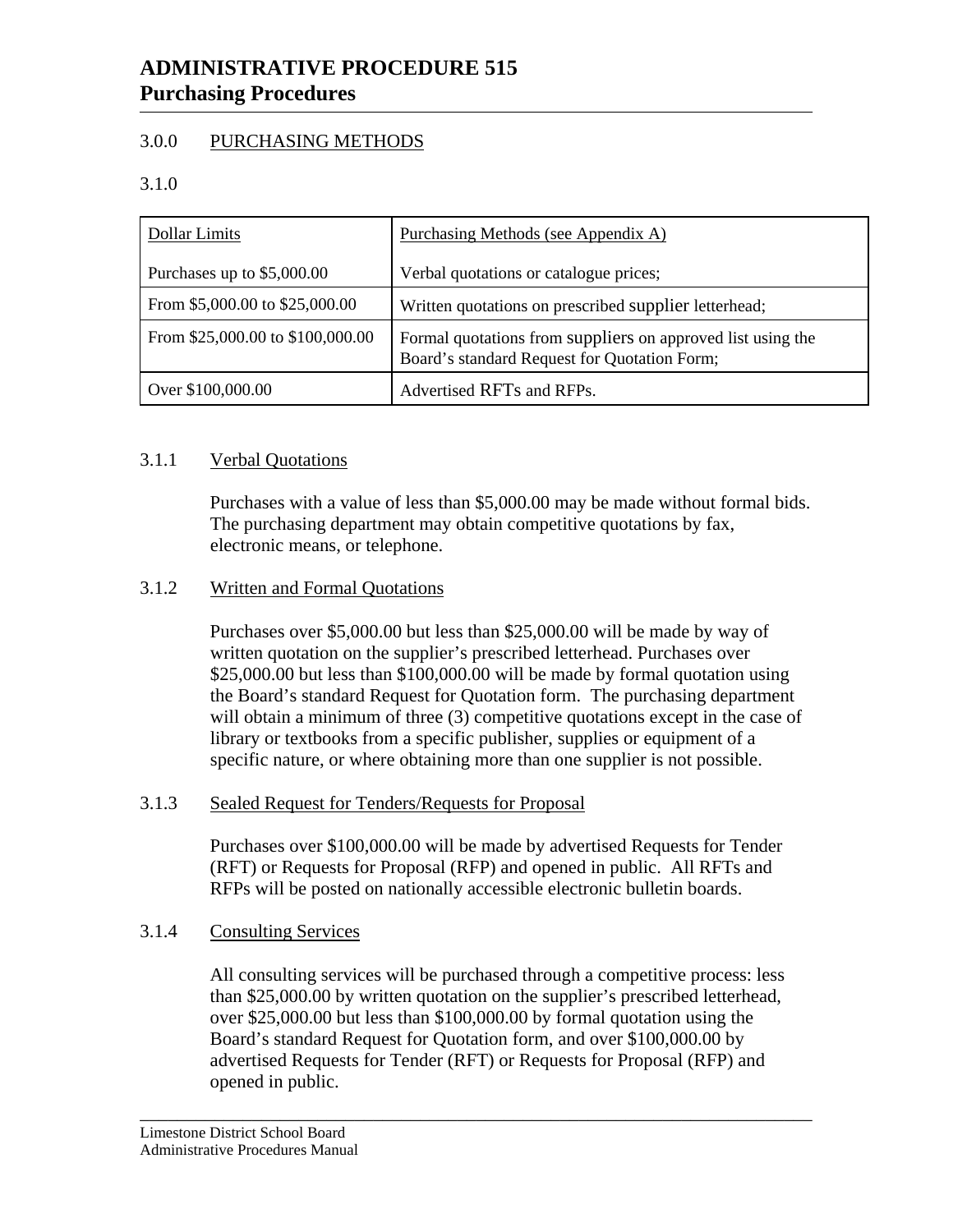#### 3.2.0 Purchase Orders

- 3.2.1 Purchase orders will be issued for purchases of goods and services with a value in excess of \$2,000.00 (excluding HST), when a supplier requires a purchase order in order to process the order, when the budget holder wants the amount to be encumbered, or when the terms and conditions of the purchase should be documented. Some purchases may be exempt from the requirement to issue a purchase order: meals and catering, hotel reservations, conferences where a conference registration form is provided, professional membership renewals, and legal fees.
- 3.2.2 When written and formal quotations for contracts exceeding \$50,000.00 have been obtained for the same item on two separate occasions, an RFT or RFP will be advertised for the third or subsequent contract in that budget year.
- 3.3.0 Authority (see Appendix B)

## 3.3.1 Cost Centre Budgets

Staff responsible for a cost centre budget may, unless there are explicit instructions otherwise; approve all purchases equal to or less than \$2,000.00 (excluding HST).

#### 3.3.2 Superintendents of Education, Supervising Principals and Managers

Superintendents of Education, Supervising Principals and Managers may, unless there are explicit instructions otherwise, approve all contracts within their cost centre budget equal to or less than \$25,000.00 (excluding HST).

The Manager of Financial Services or his/her designate, in consultation with the originating district official may, unless there are explicit instructions otherwise, approve all contracts equal to or less than \$50,000.00 (excluding HST).

#### 3.3.3 Executive Officer(s)

The Superintendent of Business Services may, unless there are explicit instructions otherwise, approve all contracts equal to or less than \$100,000.00 (excluding HST).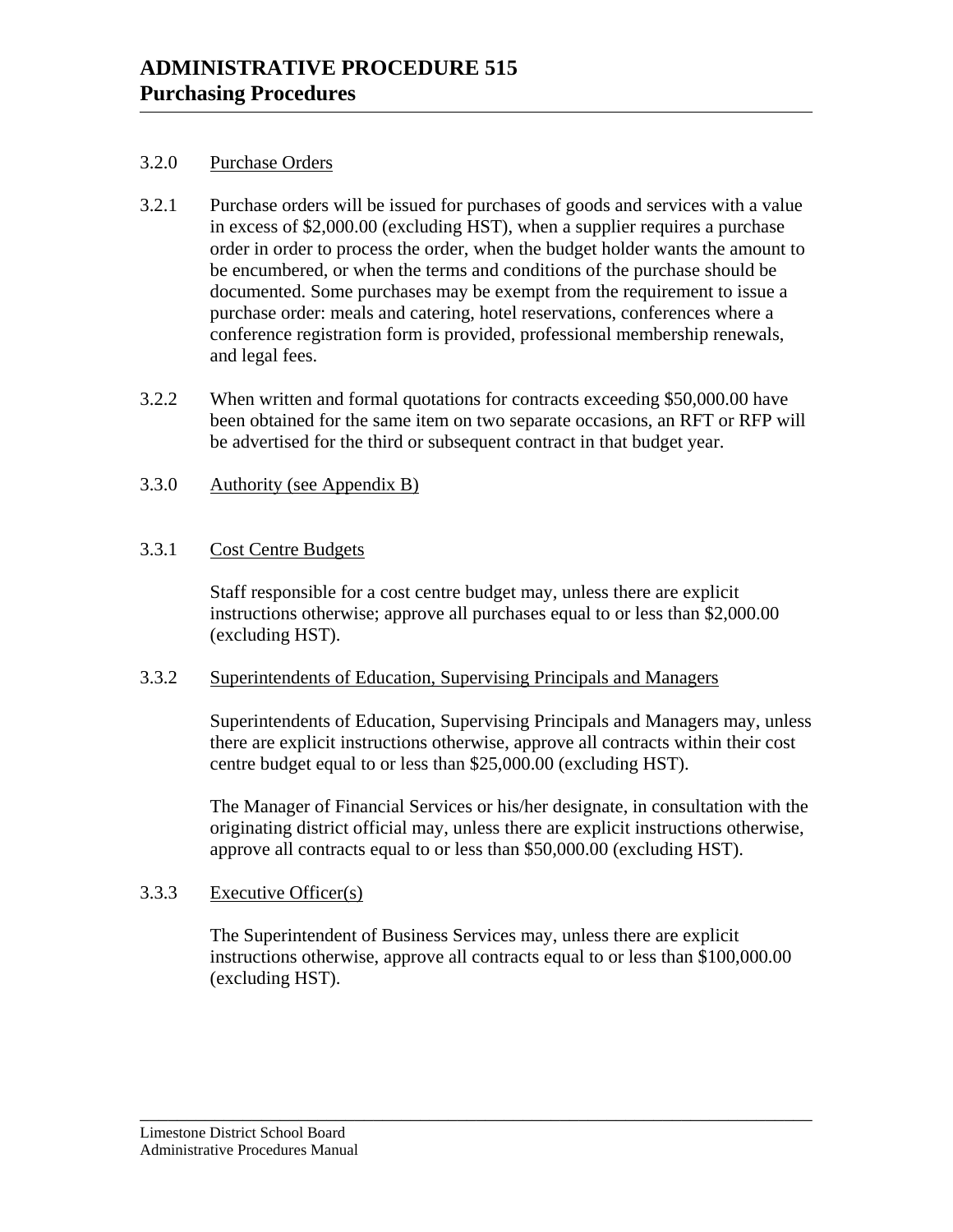# 3.3.4 Board Approval

 All contracts which do not meet the conditions set out in section 6.2.0 - Tender or RFP Approval - will be approved by the Board.

## 3.4.0 Non-Competitive Procurement

- 3.4.1 In certain unique circumstances the Board may not have the ability to go through a competitive procurement process, 3.4.2 for example. In such cases formal documentation will be completed and approved by the appropriate authority to support and justify the decision.
- 3.4.2 In case of emergencies, the Director or designate has the authority to obtain goods and/or services in the most expedient manner possible. Emergencies are defined as circumstances or situations beyond anyone's control which have the potential of affecting the health, life or safety of students or other personnel, or result in undue financial losses. As soon as possible thereafter, the appropriate authority will be informed of the particulars involved and the action taken.
- 3.4.3 In some cases only one supplier may be able to meet the requirements of procurement. Sole supplier procurements are appropriate in certain circumstances; for example to ensure compatibility with existing products or licences, where there is an absence of competition such as a utility supply, for the procurement of land, leased premises, textbooks, etc. The appropriate authority will be informed of the particulars involved prior to the procurement.

# 4.0.0 SEGREGATION OF DUTIES AND APPROVAL AUTHORITY LEVELS

#### 4.1.0 Segregation of Duties

Five typical functional roles exist within a completed purchasing cycle. For all purchases in excess of \$2,000.00 at least three of the roles must be segregated. These roles should be clearly documented for all departments as evidence of good internal control.

| <b>Procurement Roles</b>                    | Explanation                                                                                                                                                            | Who                                                                        |
|---------------------------------------------|------------------------------------------------------------------------------------------------------------------------------------------------------------------------|----------------------------------------------------------------------------|
| Requisition to<br>Purchase<br><b>Budget</b> | Authorize the Purchasing<br>department to place an order<br>Authorize that funding is<br>available to cover the cost and<br>authorize the commitment of<br>that budget | Staff person requesting<br>goods or services<br>Departmental budget holder |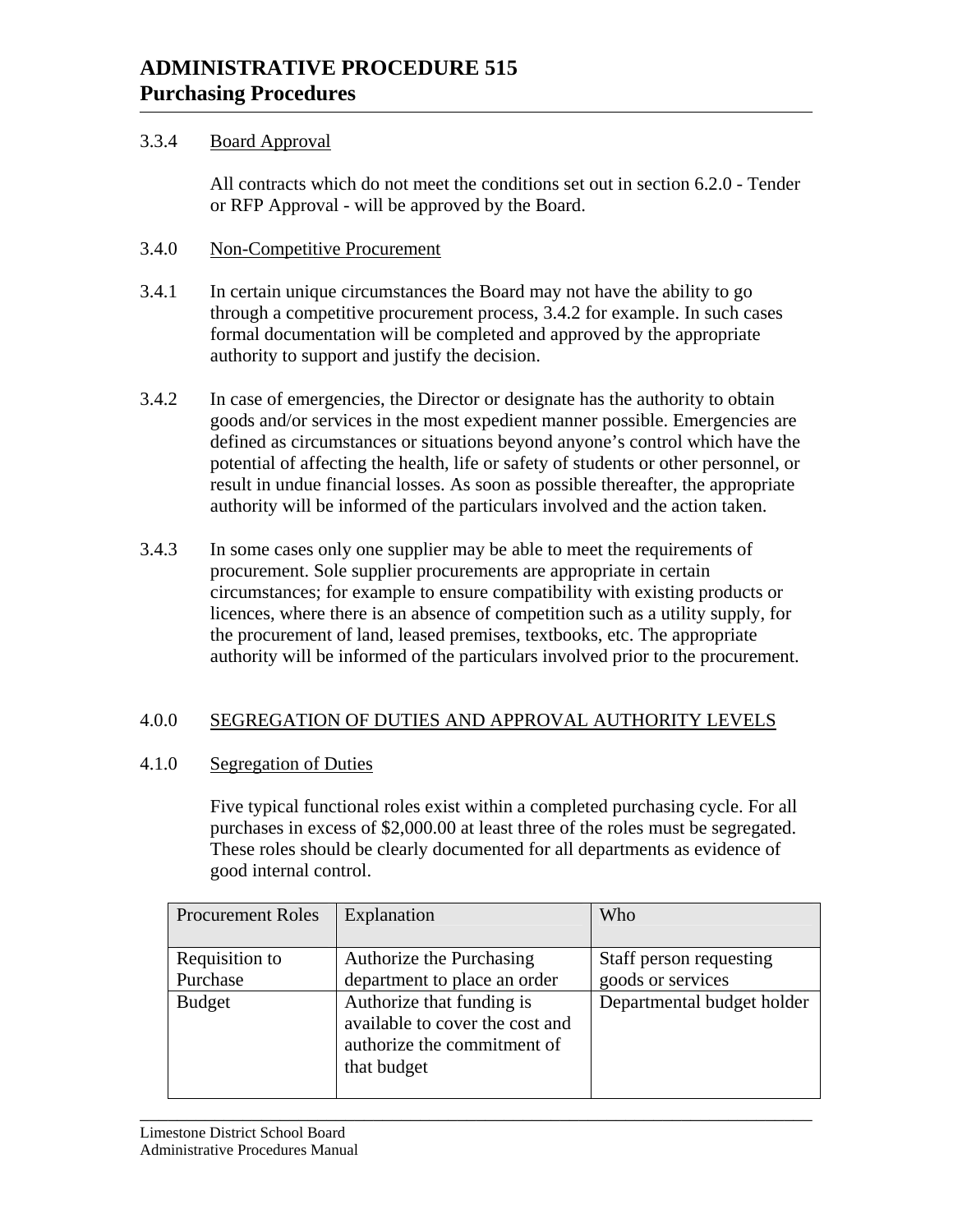| Commitment | Authorize release of the order   | <b>Purchasing Department</b> |
|------------|----------------------------------|------------------------------|
|            | to the supplier under agreed-    |                              |
|            | upon contract terms              |                              |
| Receipt    | Authorize that the order was     | Staff person receiving the   |
|            | physically received, correct and | goods or service.            |
|            | complete                         |                              |
| Payment    | Authorize release of payment     | <b>Accounting Department</b> |
|            | to the supplier                  |                              |

## 4.2.0 Approval Authority

 Delegation of authority levels for each of the five functional roles should be clearly documented and the necessary approval for all purchases should be obtained before conducting the procurement.

# 5.0.0 SUPPLIERS

## 5.1.0 Source List

The purchasing department will maintain a list of approved suppliers that will be called upon to provide products and services as required following a competitive process.

The purchasing department will be responsible for maintaining a list of approved suppliers supplying materials or services required for quotation purposes.

Prospective suppliers will be added to the list upon application and may be deleted from the list by failure to bid or by failure to meet previous obligations or failure to give reason for not bidding.

#### 5.2.0 Pre-Qualification of Suppliers

Request for Supplier Qualification documents will contain specific language to disclaim any obligation on the part of the Board to actually call on any supplier as a result of the pre-qualification to supply goods and or services.

#### 5.3.0 Environmentally Sustainable Products

 The Board supports environmentally sustainable products and services. Where feasible and cost effective, and all criteria being equal, the Board will give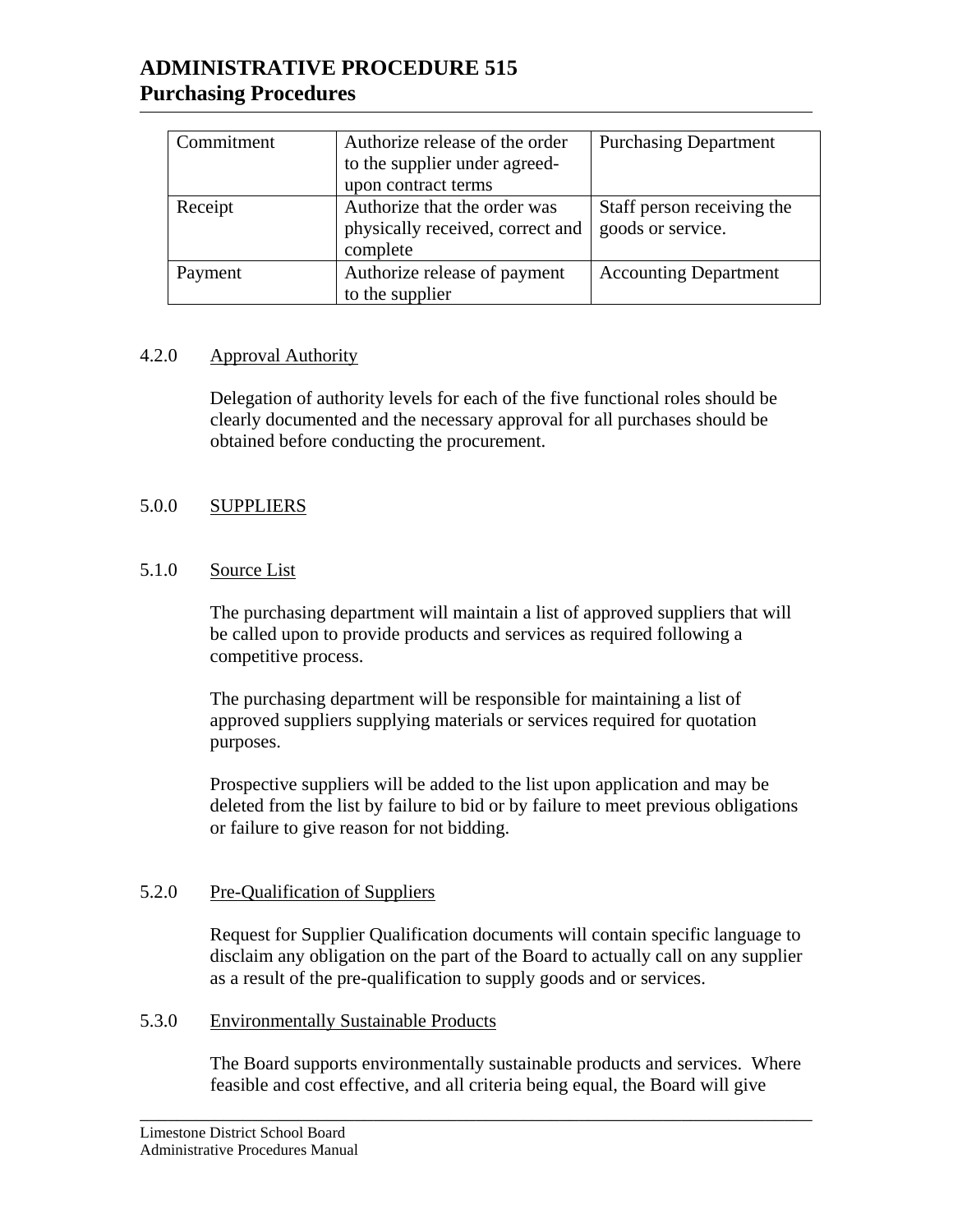preference to environmentally sustainable products and services. On a commodity basis, the following environmental factors shall be considered when specifications are developed:

- a) products of recycled and/or recyclable content;
- b) products that meet environmental safety and low toxicity standards and provide acceptable levels of performance;
- c) products and technology that minimize use of paper products;
- d) bulk purchasing.

## 5.4.0 Occupational Health and Safety Act

Suppliers and contractors will comply with Occupational Health and Safety Act regulations. All staff members and sub-contractors will have received health and safety training appropriate to their trade and will be able to provide proof.

## 5.5.0 Workplace Hazardous Materials Information

In accordance with the Workplace Hazardous Materials Information Systems' requirements, suppliers will submit current Material Safety Data Sheets for all "controlled" products. "Controlled" products will bear an appropriate W.H.M.I.S. label on each container.

#### 5.6.0 Workplace Safety and Insurance Board

Suppliers and/or contractors will comply and will ensure that any sub-contractors (where applicable) will comply with the Workplace Safety and Insurance Board Act requirements. Contractors will be held responsible for any sub-contractors where sub-contractors are permitted by the Board.

#### 5.7.0 Insurance

The Board requires suppliers to maintain public liability and property damage insurance with limits of not less than \$2,000,000.00 for each person and each occurrence to protect, indemnify and save harmless the board and it's consultants from any and all claims which may arise from the supplier's operations under a contract with the Board.

The Board may require higher levels of coverage at its sole discretion and such levels will be set out in procurement documents.

The Board may require that the Board be named as an additional named insured on the supplier's insurance contract at its sole discretion and such a requirement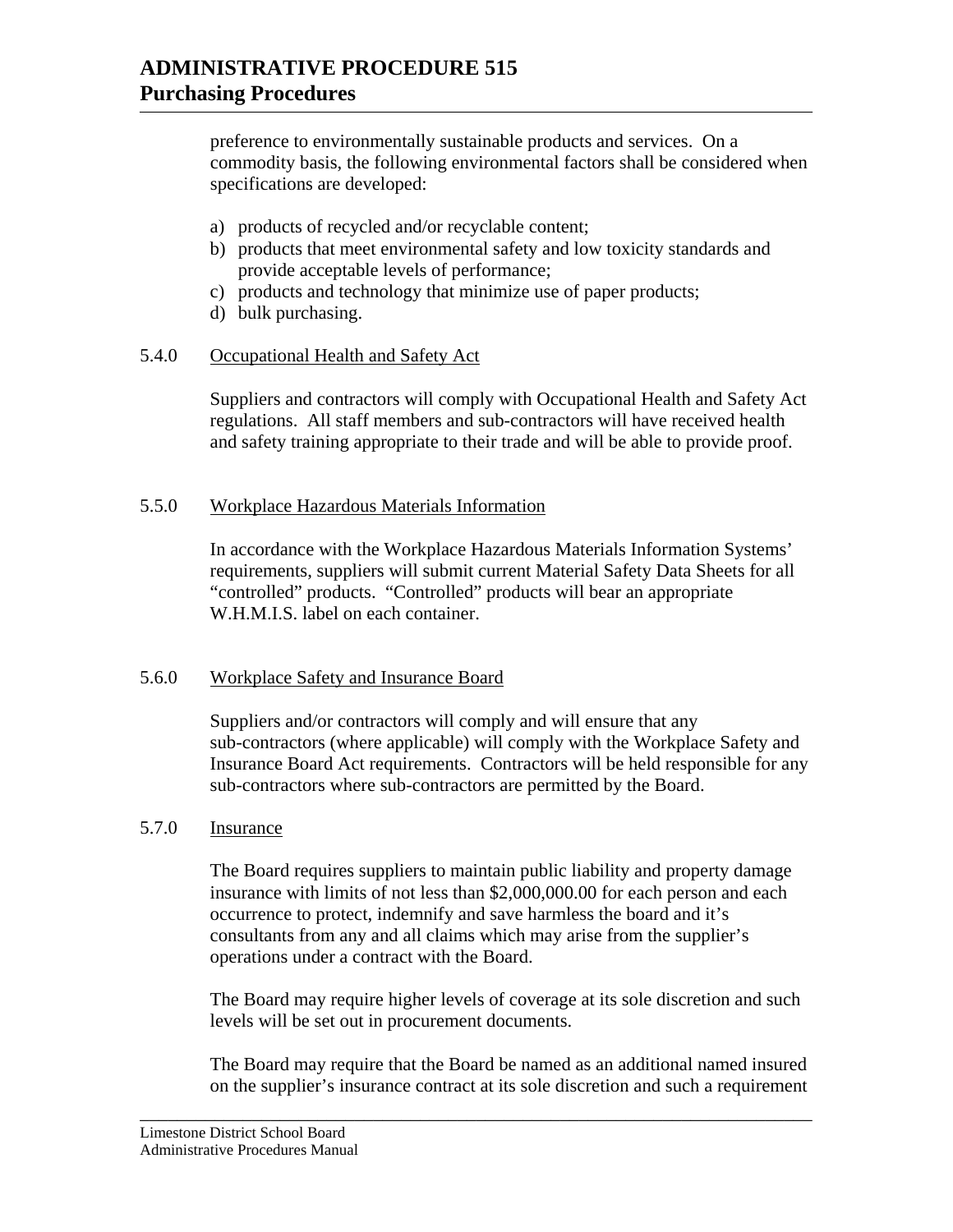will be set out in procurement documents.

The Board may require a supplier to provide a certificate of insurance before commencing any work under a contract. The Board reserves the right to cancel a contract at any time, without notice, if the supplier fails to carry and keep in full force and effect such insurance.

## 5.8.0 Litigation

The Board, in its absolute discretion, may reject and / or refuse to consider any quotation, tender, proposal, expression of interest, or submission of qualifications from any supplier who is, or has been, involved in litigation or other forms of dispute with the Board where, in the Board's opinion, the litigation or dispute may have an adverse effect on any future dealings between the Board and the supplier.

# 6.0.0 OPENING OF TENDERS AND RFPs

# 6.1.0 Submission Procedure

All tenders and RFPs submitted will identify and comply with all specifications, and be submitted within the time specified in the document. It is the bidder's responsibility to ensure that the submission is received before the deadline. Suppliers will have a minimum of 15 calendar days to respond to all RFTs and RFPs. The closing date will be set on a normal working day (Monday to Friday, excluding provincial and national holidays).

Submissions will be legible, preferably written in ink or typed (pencil not acceptable), and will not be qualified by any statement that conflicts with the terms and conditions of the tender call. All submissions will be double-checked for accuracy and will be signed by an authorized representative. Submissions will be complete and include delivery dates and schedules as required in the terms and conditions.

After the tender or RFP closing time, a tender opening committee will be formed and comprised of one trustee, the Superintendent of Business Services or his/her designate and appropriate staff representation from the applicable department. Each tender or RFP will be opened in the presence of the committee and initialled by:

- a) the trustee; or
- b) the Superintendent of Business Services or his/her designate.

The name of the bidder(s) and prices tendered will be announced at tender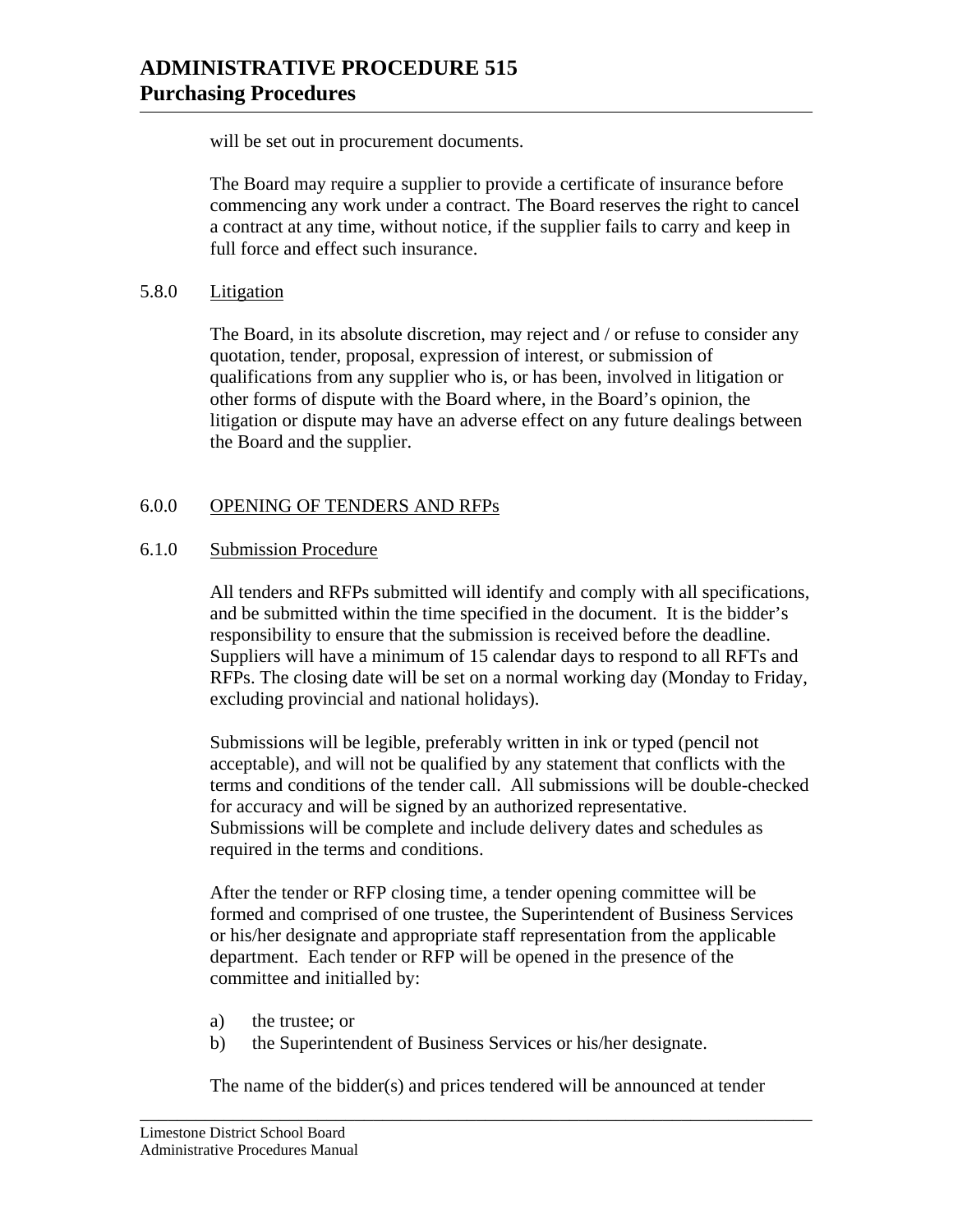openings for the following types of tenders:

- a) facility services tenders for major renovations or new construction;
- b) major items such as portables and vehicles; and
- c) other items at the discretion of the Superintendent of Business Services.

At Request for Proposal openings only the names of the bidders will be announced.

- 6.2.0 Tender or RFP Approval
- 6.2.1 In the instance when funding for a tender has been approved by the Board in its budget and all tender or RFP specifications have been met, the tender or proposal will go to the Board for information. The tender or proposal, in this instance, will be awarded by the Director and the Superintendent of Business Services.
- 6.2.2 If other than the lowest price for a tender or highest evaluation for a proposal is to be recommended for acceptance on an item or all items, the Director or designate will submit a report to the Board through the appropriate committee before an award is made. The report will provide information as to the price(s) of the tender(s) or evaluations for the RFP which are less or more respectively than the tender(s) or RFPs being recommended for acceptance and the reasons for the recommendation.
- 6.2.3 Where only one valid tender or proposal is received, a recommendation will be submitted to the Board before an award is made.
- 6.2.4 Where the tendered price exceeds the estimate by more than 10%, a recommendation will be submitted to the Board before an award is made.
- 6.2.5 Tenders or RFPs that are new and have not been accounted for in the budget will be referred to the Board for approval.
- 6.3.0 Late Tenders

Any tender or proposal received by the Board after the closing time specified in the tender or RFP, will not be accepted for consideration and will be sent back to the bidder, with a letter stating the reason for the return.

6.4.0 Tenders or RFPs Received by Electronic Means or Facsimile

Tenders or RFPs transmitted to the Board by electronic means or facsimile (FAX) will not be accepted.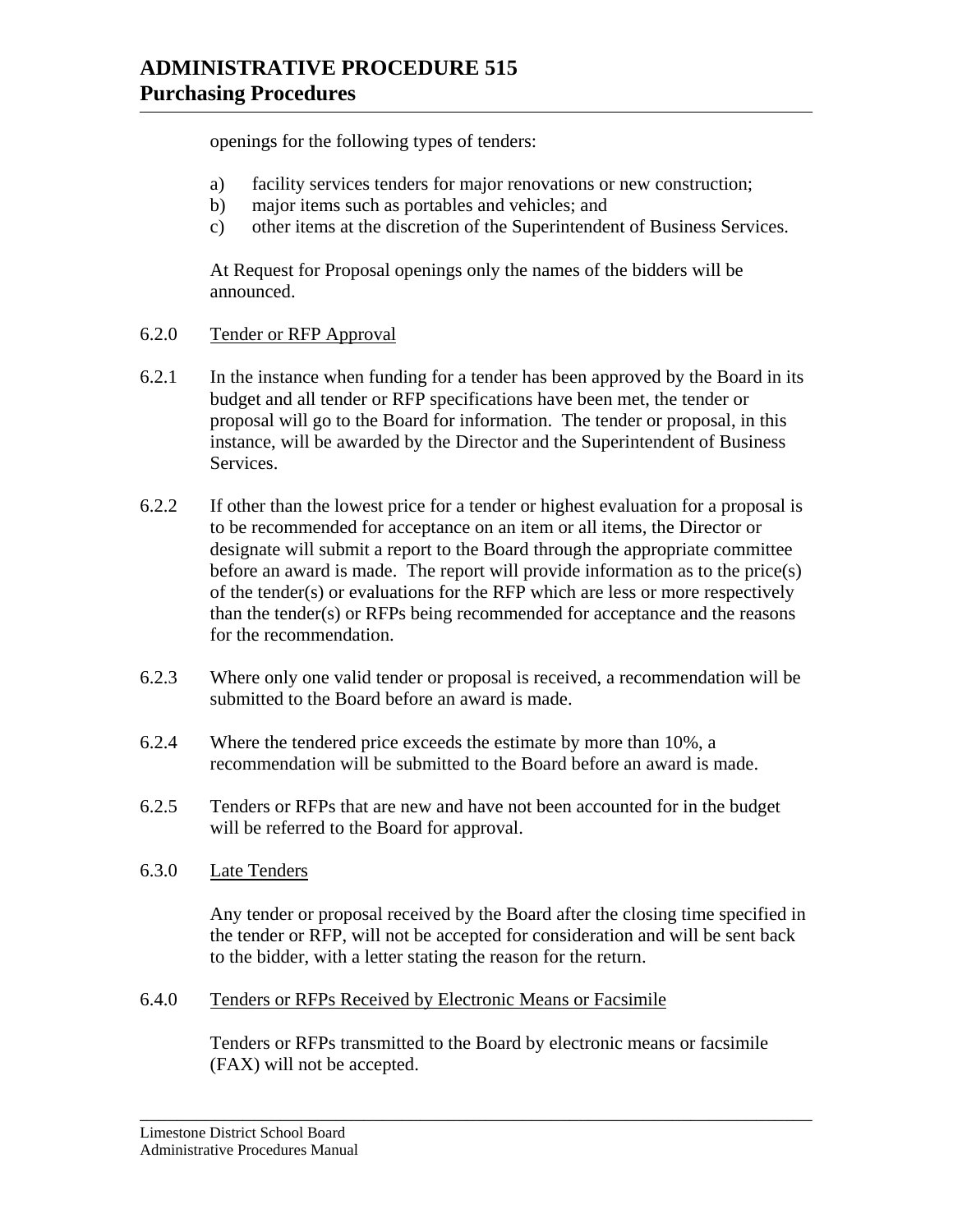## 6.5.0 Bid Rejection

- 6.5.1 The lowest or any proposal may not necessarily be accepted. The Board reserves the right to decline any or all tenders or proposals, in whole or in part, at any time prior to making an award. The decision may be governed by the consideration of all factors that have an impact upon the ultimate cost of the project, the completion date, or the experience and capability of the bidder.
- 6.5.2 Bidders who do not meet the mandatory requirements stated in the specifications of the Tender/RFP to bid, will be disqualified. Documentation regarding the unacceptable bid will be kept on file in the purchasing department in accordance with statutory limitations, and will clearly state the reason(s) for the rejection of the bid.
- 6.5.3 Bids that are unsigned, improperly signed, conditional, illegible, or obscure will be regarded as disqualified and the bidder will be notified.
- 6.5.4 Errors in calculations, erasures, alterations (except as indicated above), or irregularities of any kind contained in the bid, will not be reason for rejection provided all such changes remain legible and have been initialed by the authorized person signing on behalf of the bidder.

# 7.0.0 EVALUATIONS

# 7.1.0 Criteria

Evaluation criteria will be developed, reviewed and approved before the competitive process begins and will be included in the competitive documents. The competitive documents will also identify those criteria that are considered mandatory and any technical standards that need to be met. The evaluation will not be changed or altered once the competitive process has begun.

7.2.0 Process

The evaluation methodology and process to be used in assessing a bidder's submission will be fully disclosed in the competitive documents.

7.3.0 Team

Evaluation team members will be made aware of the restrictions related to confidential information shared through the competitive process and refrain from engaging in activities that may create, or appear to create, a conflict of interest. Evaluation team members will sign a conflict of interest declaration and non disclosure of confidential information form.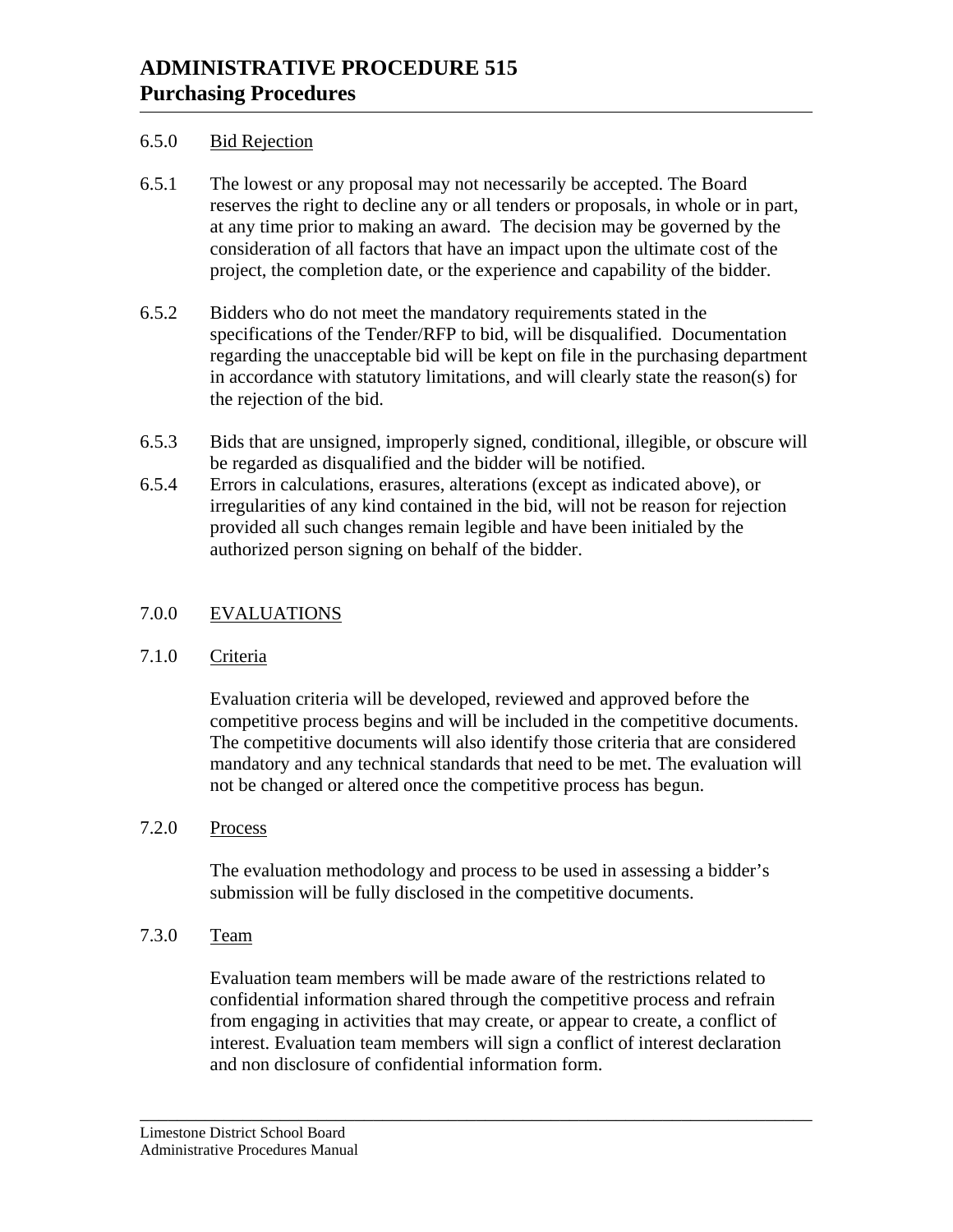## 7.4.0 Matrix

All evaluation team members will complete an evaluation matrix rating each of the proponents. Records of evaluation scores must be auditable. Evaluators will be made aware that everything they say or document must be fair, factual, and fully defensible and may be subject to public scrutiny.

# 8.0.0 AWARDS

## 8.1.0 Selection process

 The board will select only the highest ranked submission(s) that have met all mandatory requirements set out in the related documents. Unless expressly requested in the procurement documents, alternative strategies or solutions proposed by a bidder will not be considered.

## 8.2.0 Identical Bids

- 8.2.1 The method to resolve a tie score will be the lowest price and will be identified in the evaluation criteria of the RFT or RFP.
- 8.2.2 If, after all the factors are considered, any otherwise successful bids for supplies, services or equipment are identical, the award will be made at the discretion of the Director or designate. Under no circumstances will the awards be divided between the suppliers submitting the identical bids. The reason(s) for deciding on one supplier over another will be clearly documented and kept on file in the purchasing department.

#### 8.3.0 Non-Discrimination

The Board will refrain from any discrimination or preferred treatment in awarding a contract.

#### 8.4.0 Local Preference

 If service, quality and price are considered equal, priority for the order will lie first with a supplier whose place of business is within the Board's jurisdiction, and second with a supplier whose place of business is within Ontario.

 As much as is practical from the standpoint of service, quality, and price, preference will be given to "Canadian Made" products.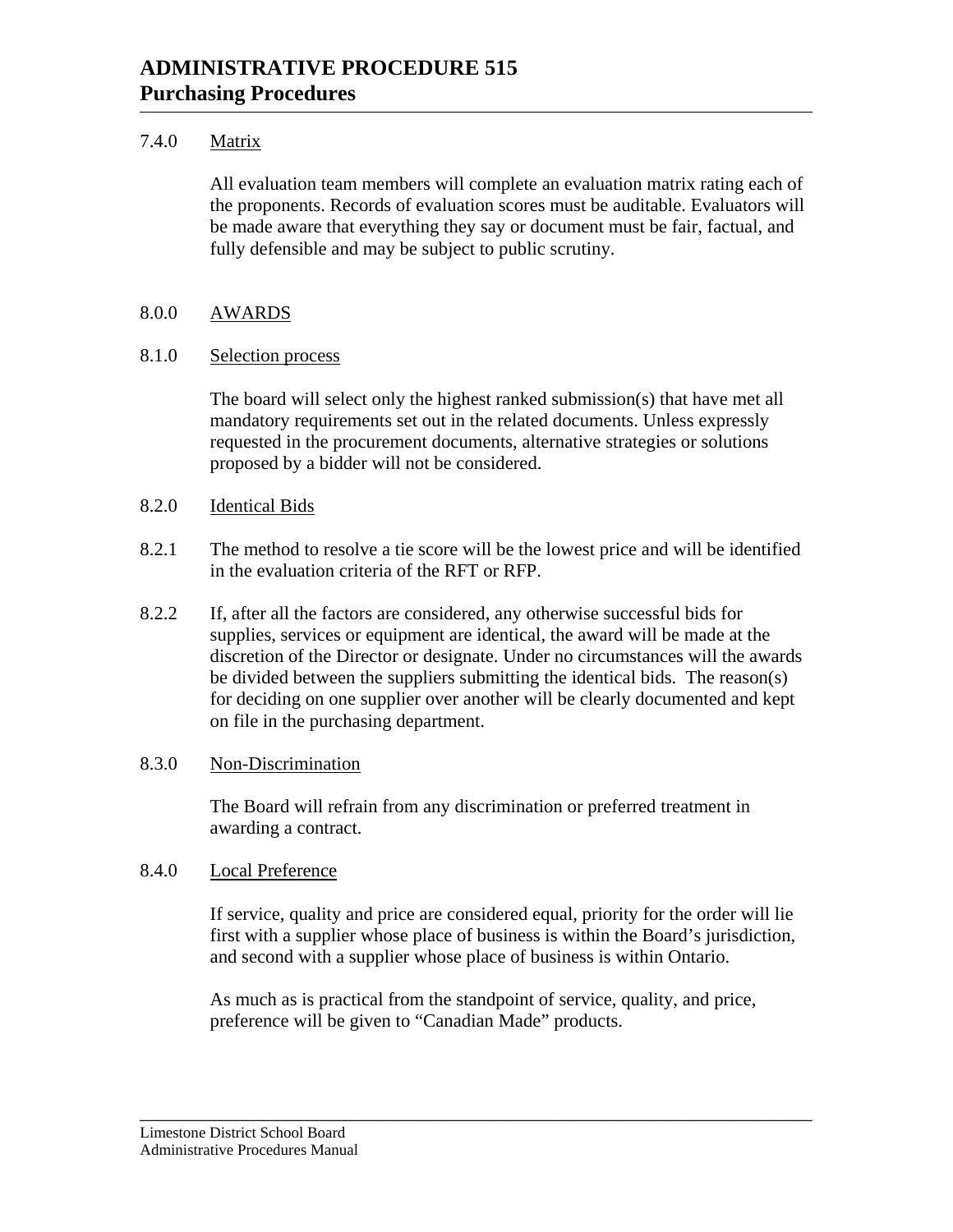## 8.5.0 Notification

For purchases in excess of \$100,000 the Board will post the name of the successful supplier, agreement start and end dates and any extension options, on the same nationally accessible electronic bulletin boards that the procurement documents were posted on.

## 8.6.0 Bid protest and supplier debriefing

Bid protest procedures for suppliers will be disclosed in all procurement documents to ensure that disputes are handled in a reasonable and timely fashion.

For purchases in excess of \$100,000 the Board will inform all suppliers who participated in the procurement process of their entitlement to a debriefing.

## 8.7.0 Contract

- 8.7.1 The Board will enter into a signed written contract with the successful proponent prior to the provision of the goods or services. The contract will be the form of agreement that was released with the procurement document. The term of the agreement, any options to extend the contract, a dispute resolution process, and appropriate cancellation or termination language will be set out in the procurement document. An extension to the term of agreement beyond what is set out in the procurement document requires a higher approval than that set out in 3.3.0. For example the Superintendent of Business Services would be the required approval for a contract equal to or less than \$50,000.
- 8.7.2 Payments will be made in accordance with the contract. Supplier performance will be managed and documented and performance issues will be addressed. Expense claim and reimbursement rules will be compliant with Board administrative procedures in this regard for staff and expenses will only be claimed where the contract explicitly provides for their reimbursement.

#### 8.8.0 Retention of Procurement Documents

All procurement documents will be retained in a recoverable form for a period of seven years. Suppliers' confidential and commercially sensitive information will be maintained to ensure its confidentiality.

#### 8.9.0 Special Circumstances

8.9.1 Certain manufacturers allow special prices such as discontinued lines, demonstration models, or excess stock. Similarly, it may be advantageous to call for lump sum bids where the compatibility of several items of furniture or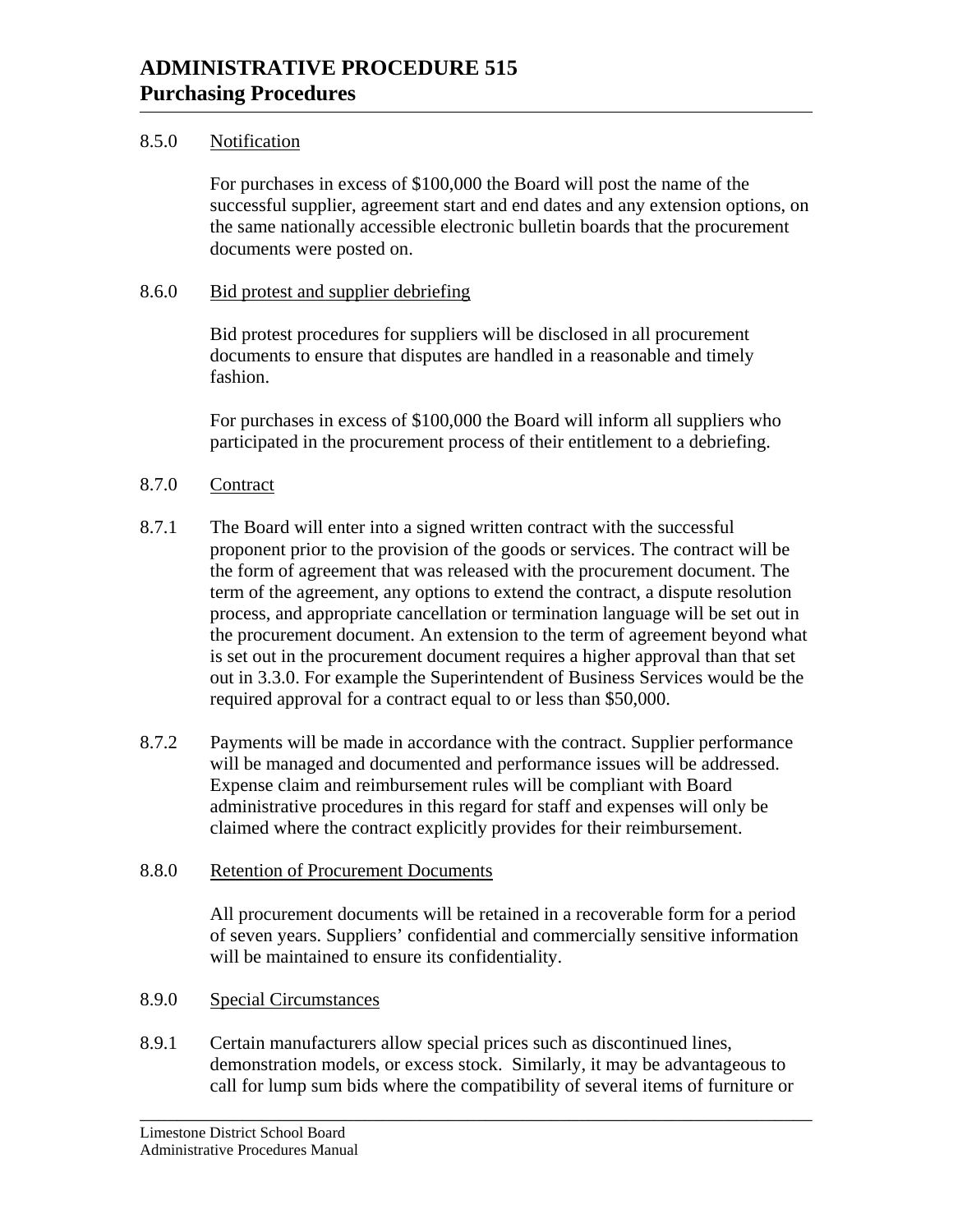equipment is desirable, or some co-ordination of design or layout is required. In such circumstances the Superintendent of Business Services shall have the discretion to decide whether to call for sealed tenders.

8.9.2 From time to time the Board has furniture and equipment requirements where individual pricing is below tender limits but where the total district-wide requirement is sufficient to warrant a tender. In such circumstances the Superintendent of Business Services may call for tenders.

#### 8.10.0 Time and Material (construction only)

For construction projects under the supervision of facility services, where time is of the essence, or where it is practical for cost or time purposes, pre-qualified suppliers can be used for "time and material" quotes for goods and services costing less than \$100,000.00. A list of pre-qualified suppliers will be maintained in the purchasing department and updated annually. A list of the pre-qualified suppliers and all quotes associated with each job must be submitted to the purchasing department to be put on file. Approval by the Superintendent of Business Services shall be obtained prior to any commitment being made.

# 9.0.0 CO-OPERATIVE PURCHASING

The Director and designates support the concept of co-operative purchasing with other public bodies with demonstrated value to the district.

The Board may enter into co-operative purchasing agreements with other public bodies providing their purchasing policy adheres to accepted public purchasing practices. In these cases, the Board may accept pricing obtained by other public bodies and will not be required to solicit independent price quotations or tenders.

# 10.0.0 UNAUTHORIZED PURCHASES

Purchases made in the name of the Board without using a Board-authorized process are considered an obligation of the person making the purchase and not an obligation of the Board. Such processes are unauthorized and are subject to an administrative handling fee and or suspension of purchasing privileges.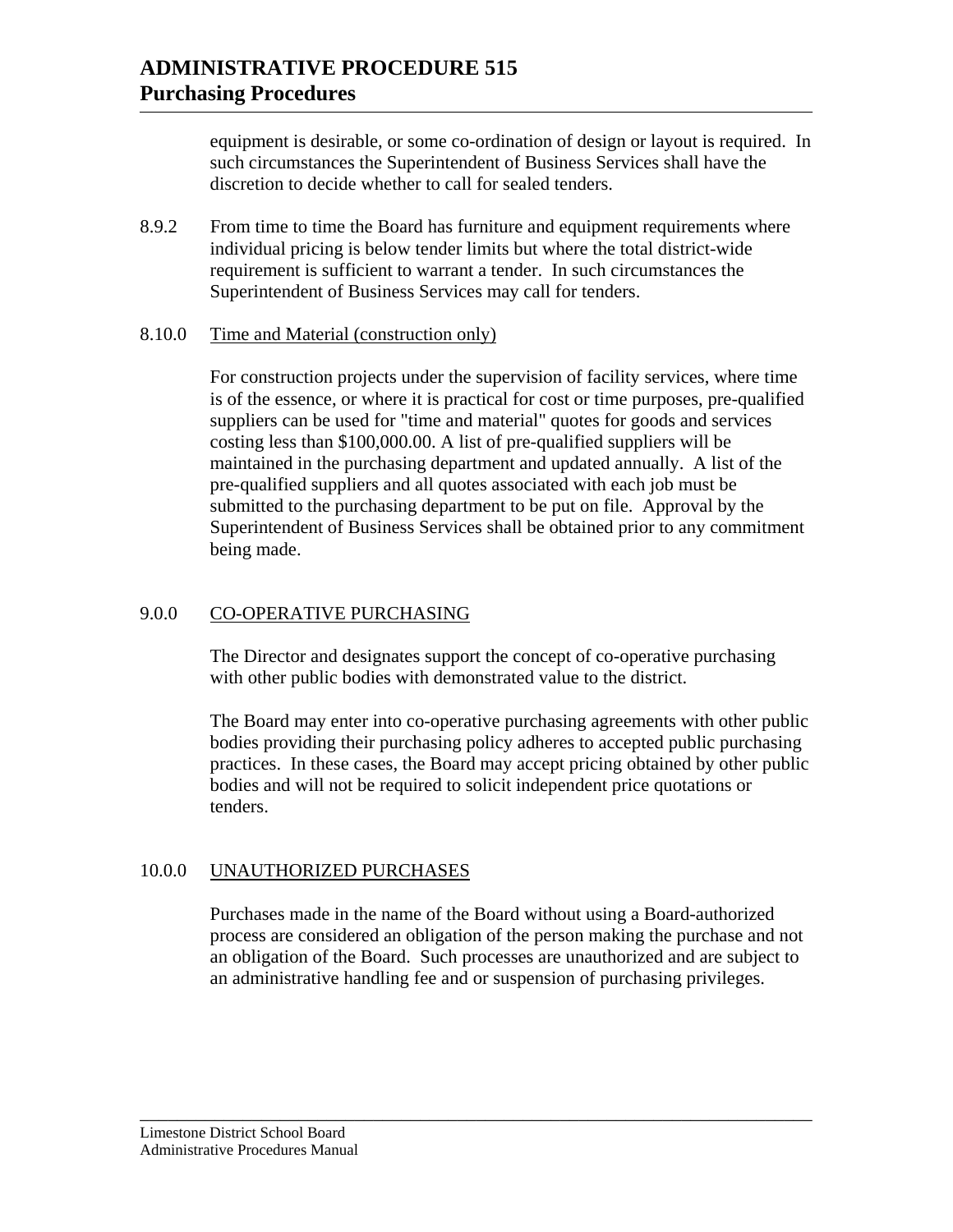Legal References:

Education Act S. 286 Duties of Supervisory Officers Ministry of Finance BPS Supply Chain Guideline BPS Procurement Directive issued by Management Board of Cabinet April 1, 2011 BPS Procurement Directive Implementation Guidebook issued by Ministry of Finance April 2011

\_\_\_\_\_\_\_\_\_\_\_\_\_\_\_\_\_\_\_\_\_\_\_\_\_\_\_\_\_\_\_\_\_\_\_\_\_\_\_\_\_\_\_\_\_\_\_\_\_\_\_\_\_\_\_\_\_\_\_\_\_\_\_\_\_\_\_\_\_\_\_\_

Last revised October 2012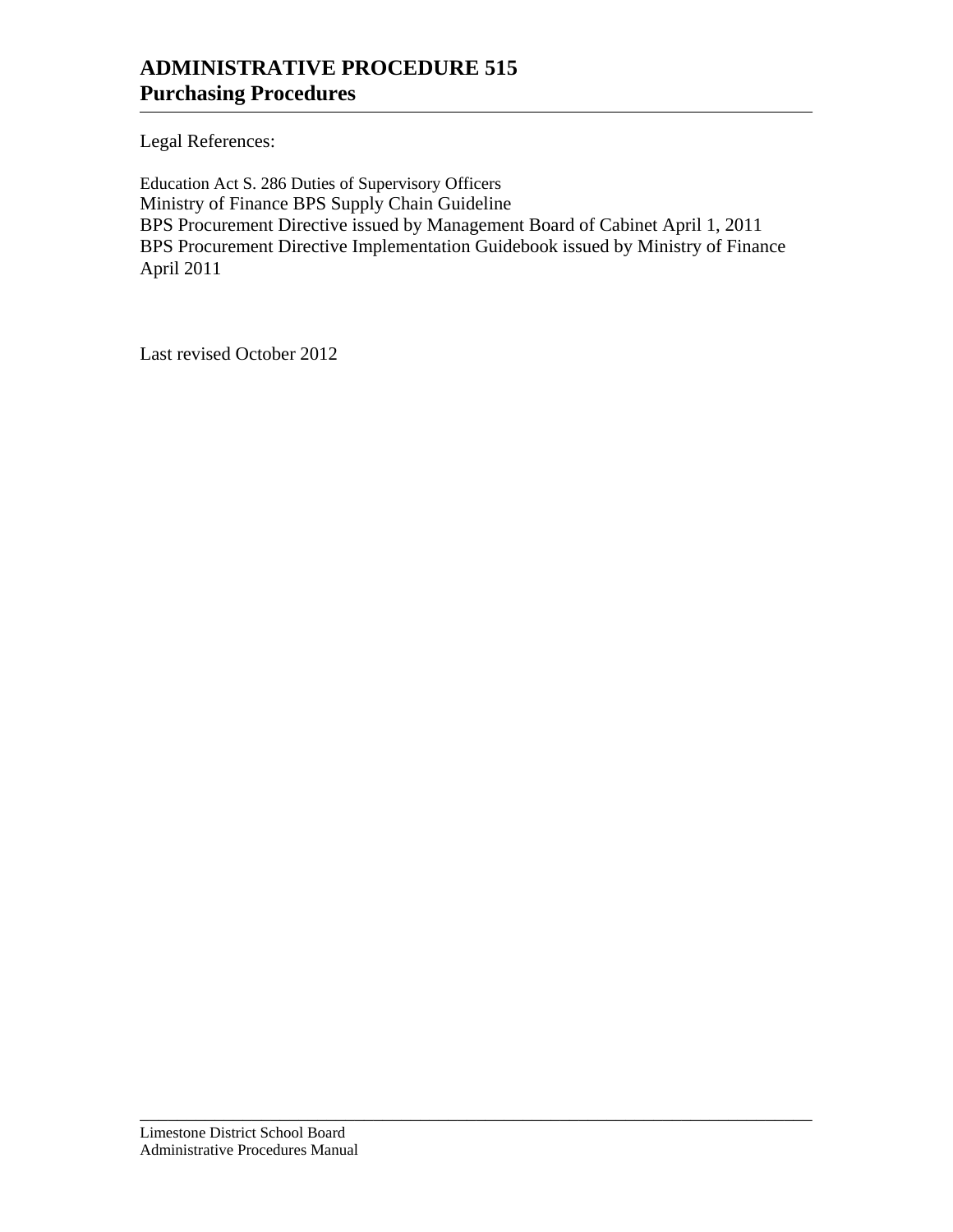Purchasing Procedures: Competitive Acquisition Process Verbal Quotations/ Verbal Quotations<br>Catalogue Prices Standing Orders Catalogue Prices Standing Orders Quotations on Supplier Letterhead Request for Quotation on Board Forms Request for **Tenders** /Proposals Threshold Púrchase Valùe<br>\$25,000 -<br>√ \$100,000 / Purchasing Department Purchase Value \$5,000 - \$25,000 Purchasing Department Standing Orders used where applicable Purchase Value < \$5,000 Purchasing Department, Managers, Supervising Principals, Superintendents Principals, Managers, Supervising Principals, Superintendents Purchase Value`<br>(>\$100,000

\_\_\_\_\_\_\_\_\_\_\_\_\_\_\_\_\_\_\_\_\_\_\_\_\_\_\_\_\_\_\_\_\_\_\_\_\_\_\_\_\_\_\_\_\_\_\_\_\_\_\_\_\_\_\_\_\_\_\_\_\_\_\_\_\_\_\_\_\_\_\_\_

Appendix A